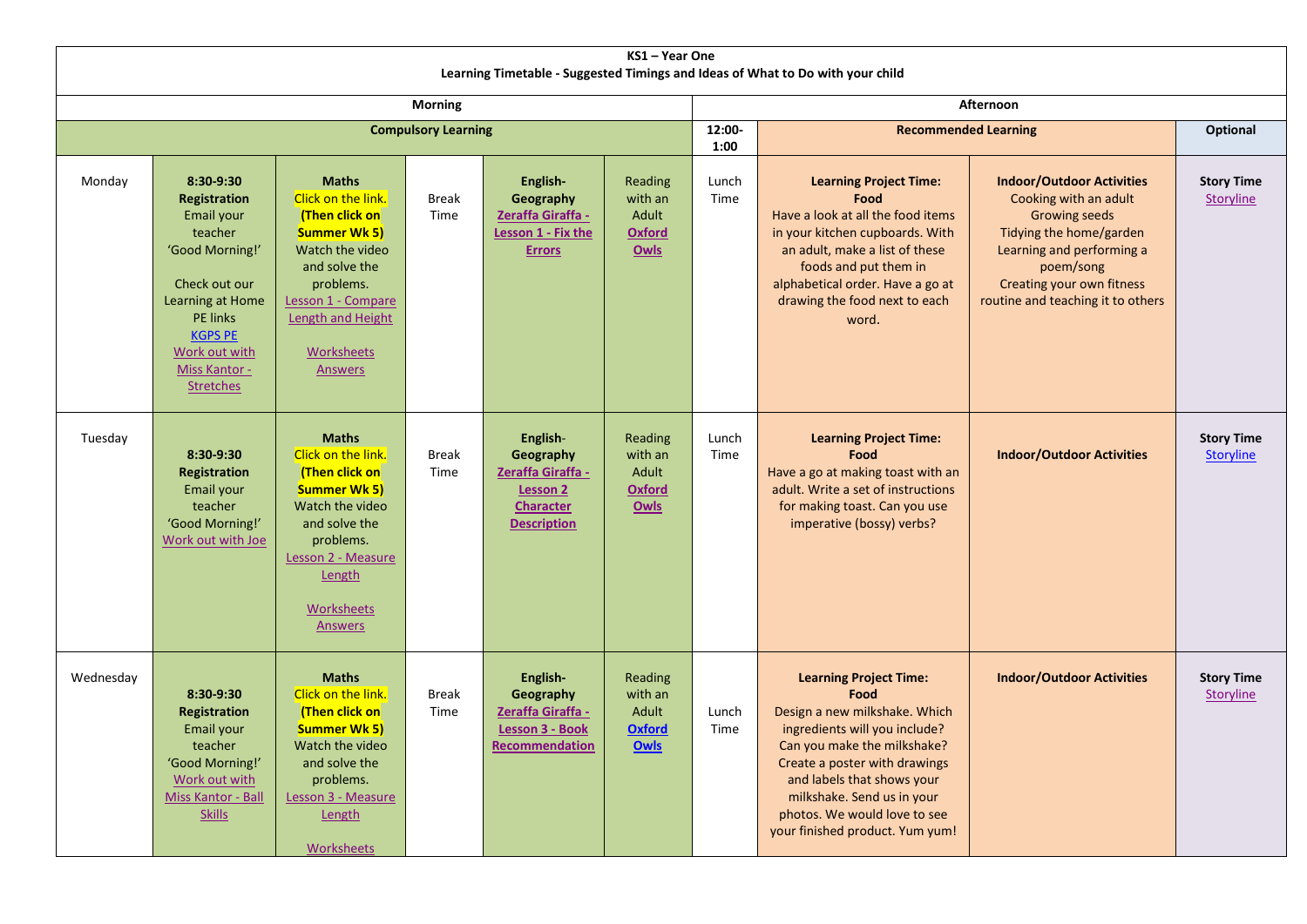|          |                                                                                                                           | Answers                                                                                                                                                                                                          |                      |                                                                                                                                                                            |                                                      |               |                                                                                                                                                                                                 |                                  |                                       |
|----------|---------------------------------------------------------------------------------------------------------------------------|------------------------------------------------------------------------------------------------------------------------------------------------------------------------------------------------------------------|----------------------|----------------------------------------------------------------------------------------------------------------------------------------------------------------------------|------------------------------------------------------|---------------|-------------------------------------------------------------------------------------------------------------------------------------------------------------------------------------------------|----------------------------------|---------------------------------------|
| Thursday | 8:30-9:30<br>Registration<br>Email your<br>teacher<br>'Good Morning!'<br>Work out with<br>Anthony - Ball<br><b>Skills</b> | <b>Maths</b><br>Click on the link.<br>(Then click on<br><b>Summer Wk 5)</b><br>Watch the video<br>and solve the<br>problems.<br>Lesson 4 -<br><b>Introduce Weight</b><br>and Mass<br>Worksheet<br><b>Answers</b> | <b>Break</b><br>Time | <b>English</b><br>Practise five - ten<br>spellings from<br>your list in your<br>planner and then<br>put them into<br>sentences. Aim to<br>use your neatest<br>handwriting. | Reading<br>with an<br>Adult<br><b>Oxford</b><br>Owls | Lunch<br>Time | <b>Whole School Project</b><br>This week we celebrate World<br>Environment Day. Check out Ms.<br>Chorekdjian's competition by<br>clicking on the link below.<br><b>Commonwealth Competition</b> | <b>Indoor/Outdoor Activities</b> | <b>Story Time</b><br><b>Storyline</b> |
| Friday   | 8:30-9:30<br>Registration<br>Email your<br>teacher<br>'Good Morning!'<br>Work out with Joe                                | <b>Maths</b><br>Click on the link.<br>(Then click on<br><b>Summer Wk 5)</b><br>Watch the video<br>and solve the<br>problems.<br>Lesson 5 - Friday<br>Challenge!                                                  | <b>Break</b><br>Time | <b>English</b><br>Click on the link<br>below and follow<br>the steps to<br>practise creative<br>writing.<br><b>Pobble</b>                                                  | Reading<br>with an<br>Adult<br><b>Oxford</b><br>Owls | Lunch<br>Time | <b>PSHE</b><br><b>BBC PSHE</b><br>French<br><b>BBC French</b>                                                                                                                                   | <b>Indoor/Outdoor Activities</b> | <b>Story Time</b><br><b>Storyline</b> |

**Additional Learning Resources that families may want to engage with:**

# **Oxford Owl for reading, spelling and maths:**

• Time to read! Why not read one of the e-books from the book library. Log in to choose a book. You can read a wider range of books and select one for your age band or challenge yourself with one above. **Use the log in and password details sent via parent mail**. There is also extra spelling and grammar practice too!

Click[: https://www.oxfordowl.co.uk/](https://www.oxfordowl.co.uk/)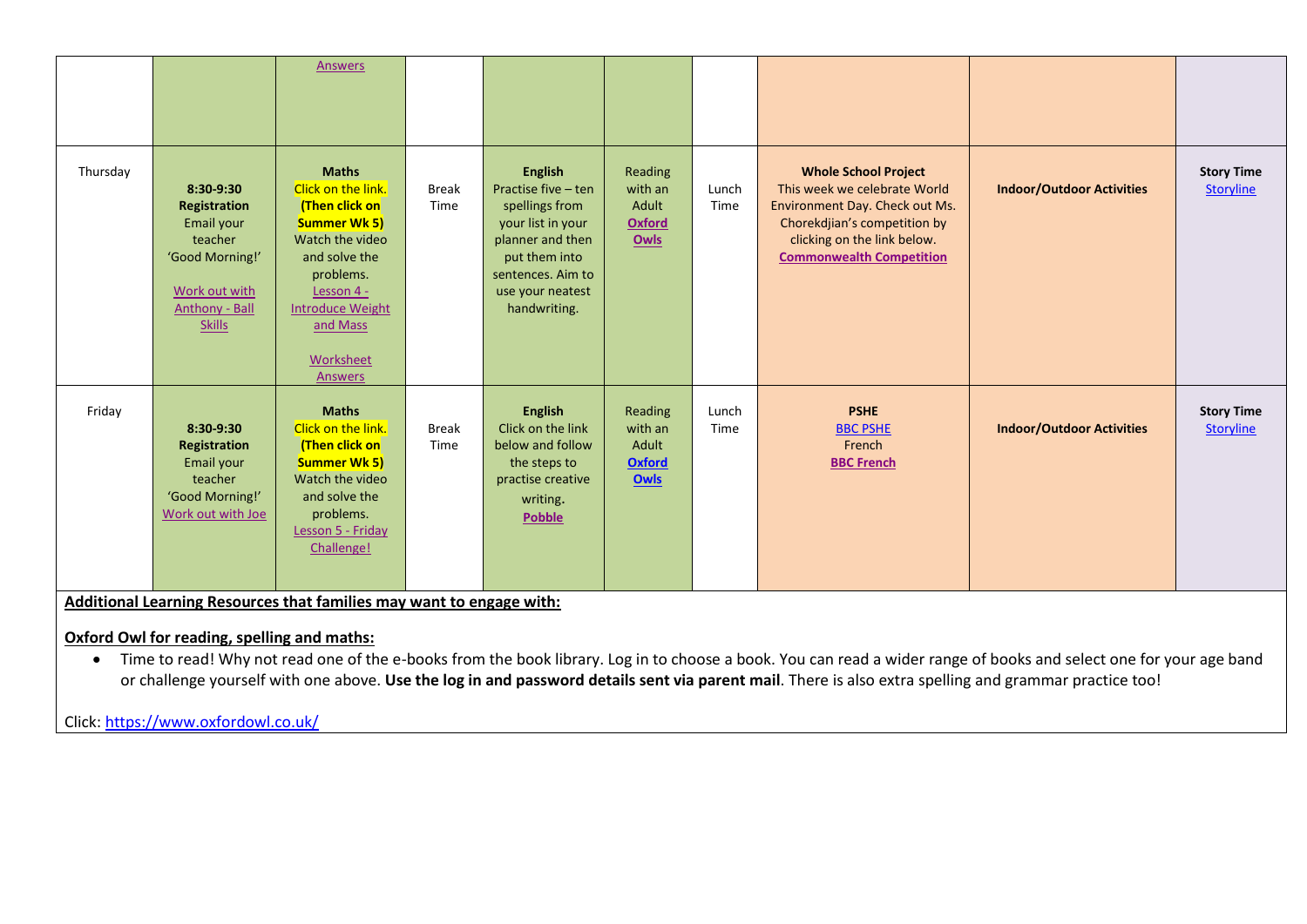#### - Select log in

- When the website opens, select "My class login"

My class login Join us Log in

Enter username and password and choose from options available to read an e-book

Practise spelling rule! To access the spelling rule please click the link below and then follow these steps.

### Click[: https://www.oxfordowl.co.uk/](https://www.oxfordowl.co.uk/)

- My Class Login.
- Read, Write Inc Spelling
- Extra Practice Zone
- Year Group
- Click on 'Activity' to open up a spelling rule. Practise one spelling rule each time.

## **Pobble 365 - for Creative writing:**

 Why not escape from your daily routine and immerse yourself into an imaginary world! Use the fantastic pictures in the Pobble 365 link below to write your own story! Bring it to school to share with your class. <http://www.pobble365.com/>

## **Mathematics:**

- Click on the WRM link, go to the lesson for each day, watch the video with your child and then have a go at solving the problems.
- In order to help develop your child's fluency with number, encourage them to practise their number facts daily. The following websites will help support this. Hit the [Button](https://www.topmarks.co.uk/maths-games/hit-the-button) [Daily Arithmetic](https://www.topmarks.co.uk/maths-games/daily10)
- Solve a maths problem and submit your solution! **<https://nrich.maths.org/>**

## **Revision and learning interesting facts:**

- Use BBC Bitesize to help with your homework, revision and learning. Find free videos, step-by-step guides, activities and quizzes by level and subject. <https://www.bbc.co.uk/bitesize/levels/z3g4d2p>
- Watch CBBCNewsround and discuss current affairs.

#### **[CBBCNewsround](https://www.bbc.co.uk/newsround)**

Learn a poem and perform it to an audience. Write your own poem!

#### [Poetry4kids](https://www.poetry4kids.com/)